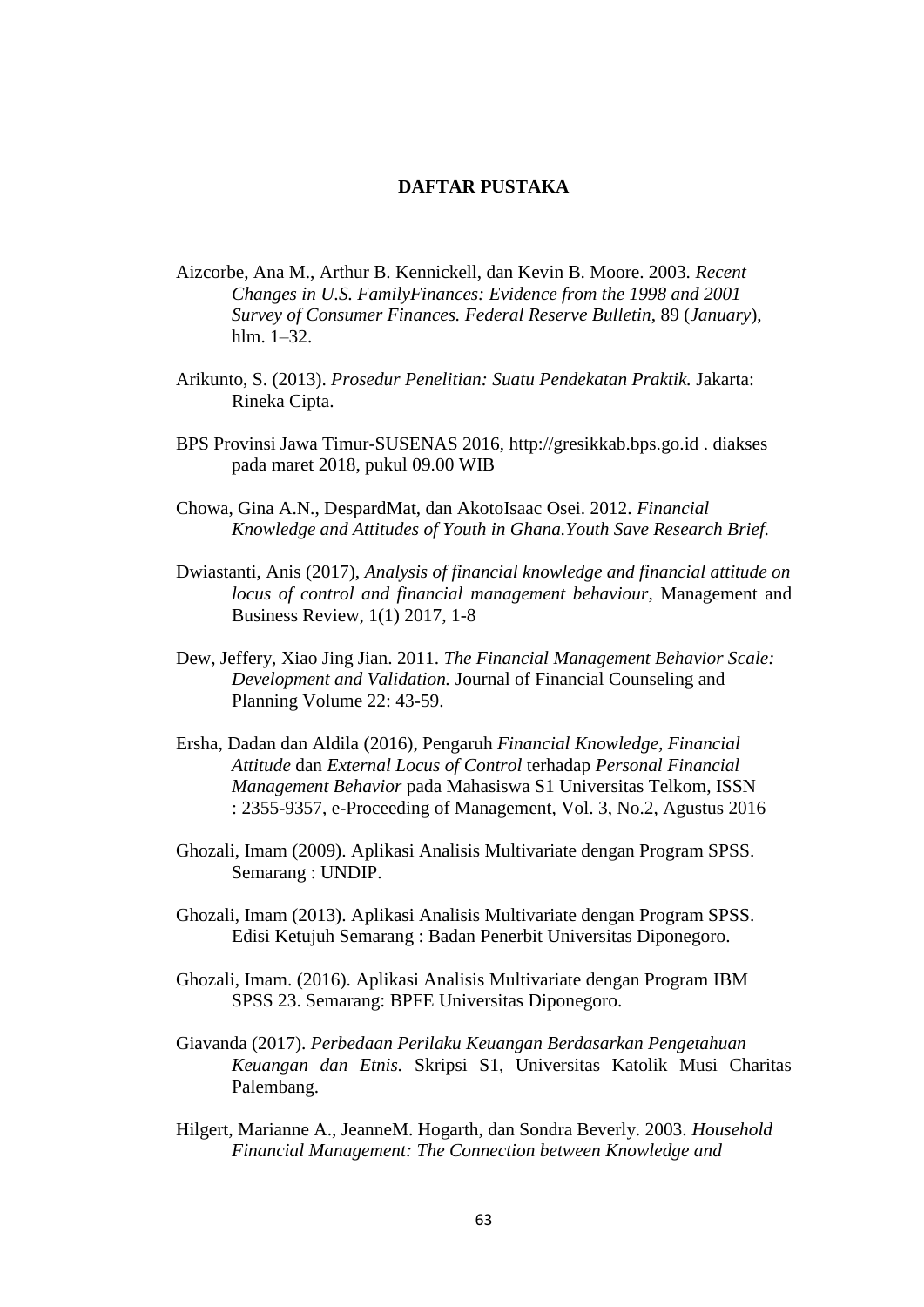*Behavior. Federal Reserve Bulletin*, 89 (7), hlm. 309–322.

- Ida dan Dwinta, (2010), Pengaruh *Locus of Control, Financial Knowledge, Income* terhadap *Financial Management Behavior*, Jurnal Bisnis dan Akuntansi, Vol. 12, No. 3, Desember 2010.
- Ilham, N. dan B.M. Sinaga. 2007. Penggunaan Pangsa Pengeluaran Pangan sebagai Indikator Komposit Ketahanan Pangan. Jurnal Sosial Ekonomi dan Agribisnis SOCA. Vol 7(3): 269-277.
- Julianingtyas, Bunga Nur (2012). *Pengaruh Locus of Control, Gaya Kepemimpinan dan Komitmen Organisasi Terhadap Kinerja Auditor*. Accounting Analysis Journal Vol. 1, No. 1.
- Kholilah, Iramani, (2013), Studi *Financial Management Behavior* Pada Masyarakat Surabaya, Journal of Business and Banking, V0l 3, N0. 1, May 2013.
- Kuncoro, Mudrajad (2009). *Metode Riset untuk Bisnis & Ekonomi*. Penerbit Erlangga. Jakarta.
- Lusardi (2010). *Financial Literacy Among The Young*. Journal of Consumer Affairs Volume 44 Issue 2.
- Nguyen Thai Ngoc Mien dan Tran Phoung Thao (2015). *Factors Affecting Personal Financial Management Behaviors*: Evidence from Vietnam. Juli : 532
- Perbankan dan Stabilitas Keuangan, [www.bi.go.id](http://www.bi.go.id/) , di akses pada maret 2018, pukul 11.15 WIB.
- Robbins, Stephen P, dan Timothy A Judge, 2008, *Perilaku Organisasi,* Edisi 12 Jilid 1, Jakarta : Salemba Empat.
- Sekaran, Uma. (2011). Research Methods for business Edisi I and 2. Jakarta: Salemba Empat
- Sohn, S. H., et al. 2012. Adolescents' Financial Literacy: *The Role of Financial Socialization Agents, Financial Experience, and Money Attitudes in Shaping Financial Literacy Among South Korean Youth*. Journal of Adolescance, 35: 969-980.
- Sugiyono, (2015). *Metode Penelitian Kuantitatif, Kualitatif, dan R&D*. Bandung: Alfabeta